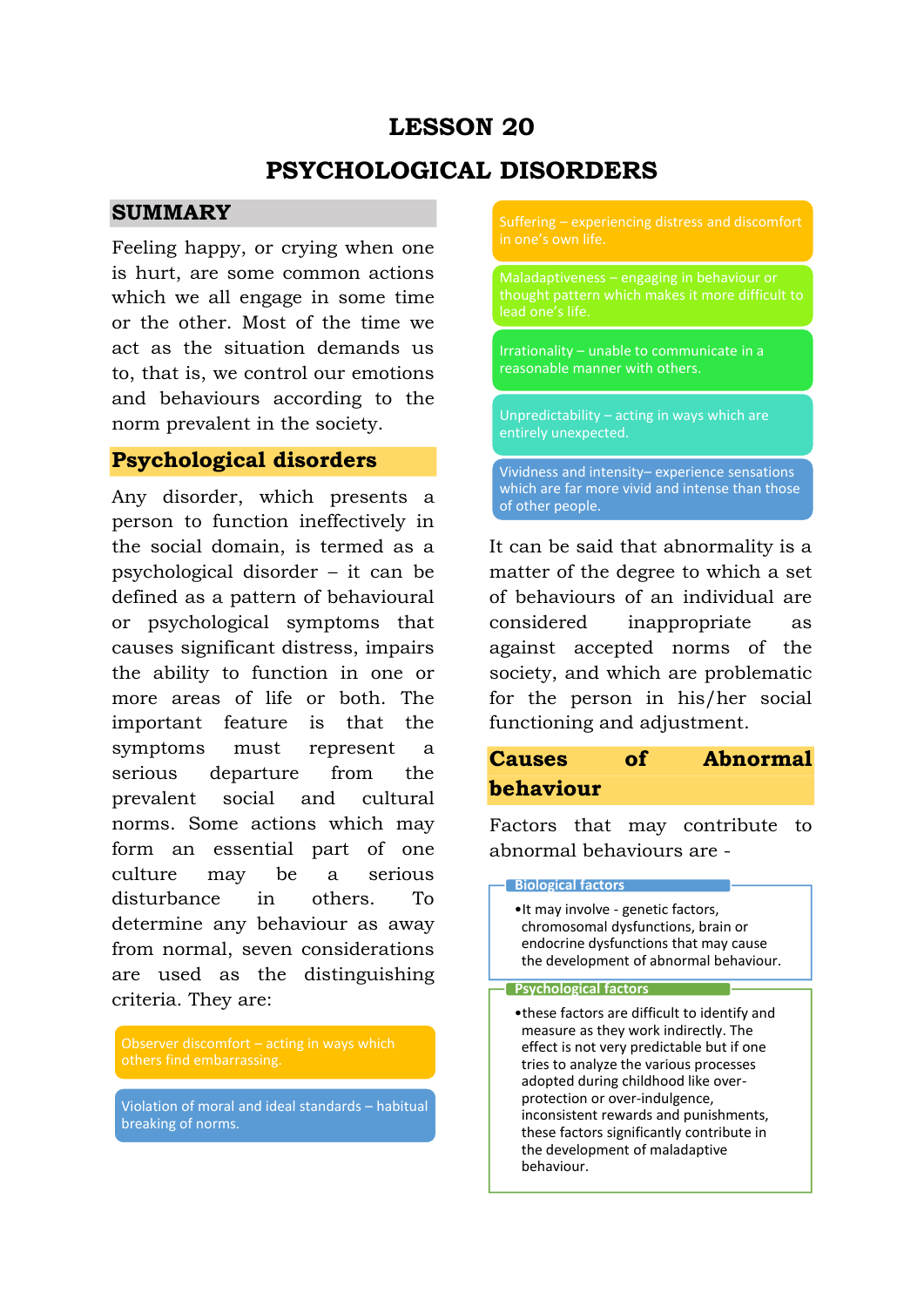## **Types of disorders**

## **Anxiety disorders**

Anxiety disorders are disorders which decrease the performance or social functioning of an individual due to hyper-anxiety. It can be of many types. Some of the anxiety disorders

### Generalised Anxiety disorder

•The various symptoms of GAD areunrealistic or excessive worry, nervousness, dizziness, sweating, trembling, tension, difficulty in concentration etc.

#### Panic disorder

•Intense anxiety along with marked physiological symptoms such as increased palpitation, breathing difficulty, and a sense of helplessness.

### Phobia

•irrational fear of some object or situation which disrupts normal functioning. E.g., Social phobia (person is afraid of speaking on stage, or talking to strangers and there are some specific phobias, like fear of rats or cats.)

#### Obsessive-compulsive disorder

•Persistent thoughts or wishes that intrude into ones consciousness and cannot be stopped are obsessions. Compulsion is an act which a person feels compelled to carry out despite knowing that it is unnecessary. Obsessive thinking often leads to compulsive acts.

#### Somatoform disorder

•These are physical problems which have no organic basis, for example, fatigue, headaches, vague body pains etc. The persons suffering from this disease remains preoccupied with symptoms

## **Mood disorders**

Mood disorders are disorders of emotion. Heightened intensity and duration of emotion require immediate psychological and medical attention. The individuals suffering from this type of disorder are termed as emotionally disturbed.

The three types of mood disorders have been characterized as - depressive disorders, bipolar disorders, and other disorders. Mood disorders include severe symptoms such as dissatisfaction and anxiety, changes in appetite, disturbances of sleep and psychomotor functions, sudden weight loss, inability to think clearly, and thought of death and suicide.

### **Substance related disorders**

Drugs, like alcohol, influence our thoughts, actions and activities negatively. These drugs, if used for a long time, cause deterioration in attention, motivation, and motor co-ordination.

This disorder involves alcohol, pan-masala, tobacco, opium, marijuana etc. To help a person suffering from this disorder, the following steps are important:

| Important steps to help in case of<br>substance-abuse disorder<br>•Detoxification<br>• Administration of drugs for easing<br>withdrawal symptoms.<br>• Aversive conditioning<br>• Social support |                                     |
|--------------------------------------------------------------------------------------------------------------------------------------------------------------------------------------------------|-------------------------------------|
|                                                                                                                                                                                                  |                                     |
|                                                                                                                                                                                                  | • Psychotherapy<br>• Rehabilitation |
| • Prevention and follow up                                                                                                                                                                       |                                     |

## **Schizophrenia**

It is a cluster of disorders characterized by fragmentation of the basic psychological processes such as attention, perception, thoughts, emotions, behaviour. Patients suffering from schizophrenia are not able to perceive things correctly, see or hear things which are not there,